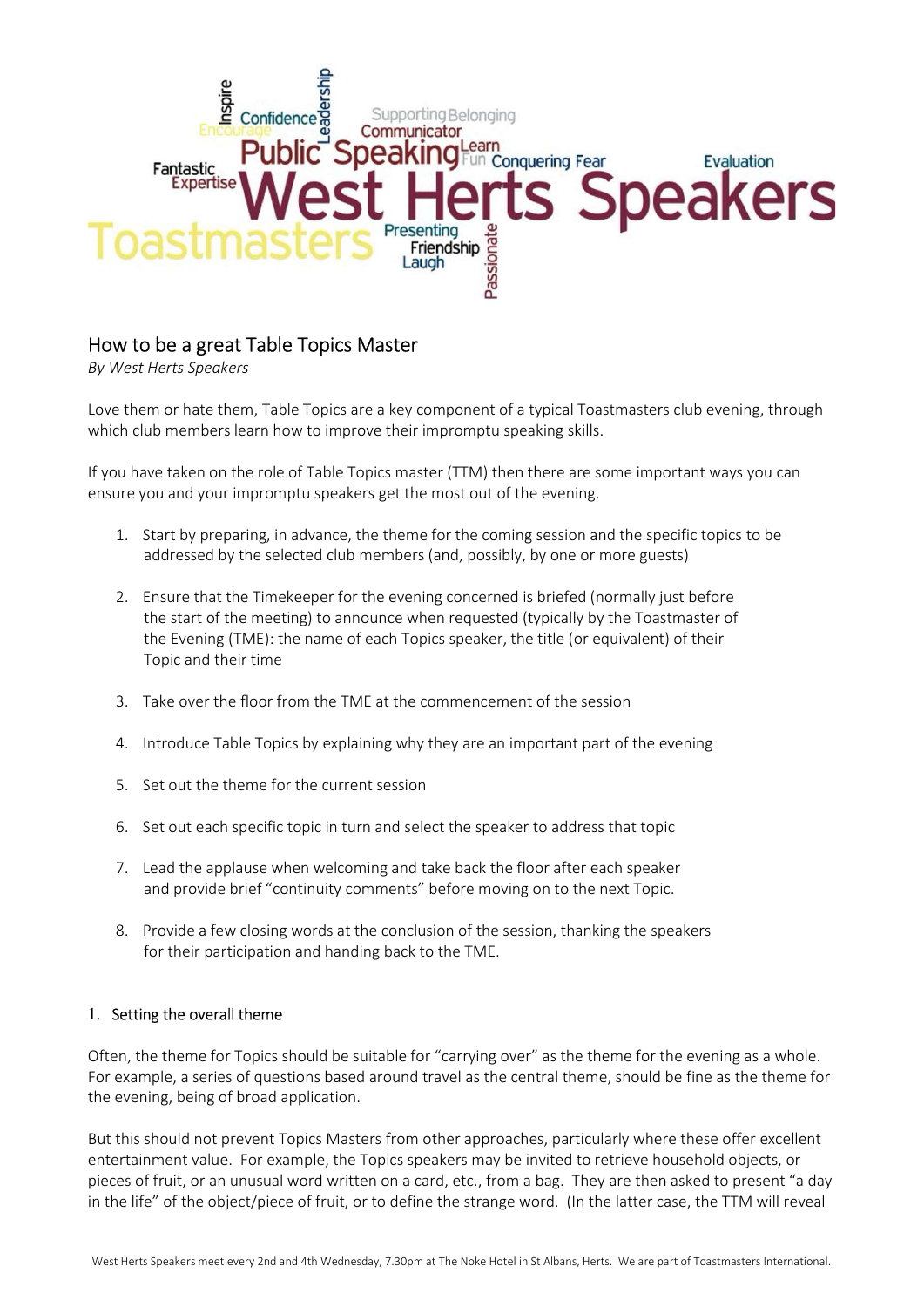the correct definition before selecting the next speaker or concluding the session.) In these cases, it is unlikely that their "themes" could also apply to the rest of the evening.

The key objective must be to create a session that is likely to prove entertaining (helping both the speakers to perform and the audience to provide a positive and supportive atmosphere).

#### 2. Briefing the Timekeeper

It is important (and professional) to ensure that immediately following the Topics session, the Timekeeper announces each speaker's Topic as well as their time, since this provides a valuable reminder to the voting audience.

It is obviously helpful to the Timekeeper to know whether this information will be requested by the TME (most commonly at West Herts. Speakers) or by the TTM.

#### 3. Starting the session

Find a seat near the front, since you will need to take the floor after each Topics speaker and return briskly to your seat after handing the floor to the next speaker.

This will also help to "take command" after being introduced by the TME.

Given that Topics speakers are often nervous (particularly if at the "novice" stages) it is important for the TTM to appear calm, in control and confident. This is key to creating a welcoming and supportive atmosphere.

#### 4. Explaining why Table Topics are important

The TTM's first task is to remind everyone present (advise, in the case of non-Toastmaster guests) why Table Topics are such an important part of the evening.

Firstly, Table Topics provides a speaking opportunity for club members who otherwise have no assigned speaking or ancillary role (such as Grammarian). Although there is a real contribution to be made by being part of an audience that offers a welcoming and supportive atmosphere, from a public-speaking development standpoint there is no substitute for "taking the floor". It is therefore essential that when selecting Topics speakers, the TTM must set the priorities accordingly.

Responding to a Table Topic calls for quick thinking: from the very beginning when formulating the start of one's response, through to the conclusion of a brief speech that should still have a clear beginning, middle and end. The skills needed to do this have broad application, both within Toastmasters and externally.

#### Within Toastmasters

The best Toastmasters of the evening (TMEs) will provide a "continuity narrative" as they lead the audience through the evening's programme. This will often call for quick thinking to incorporate events (a moving/amusing/controversial etc. speech, for example) very soon after they take place. Exposure to Table Topics provides ideal training for such "ad lib" commentary.

Some Toastmasters find it difficult to present a prepared speech without referring to notes, to a greater or lesser extent. Often, there is likely to be some leeway permissible between the original and any "replacement" wording. Using Table Topics presentation skills, there is a greater likelihood that a prepared speech can be "patched" in places without referring to notes.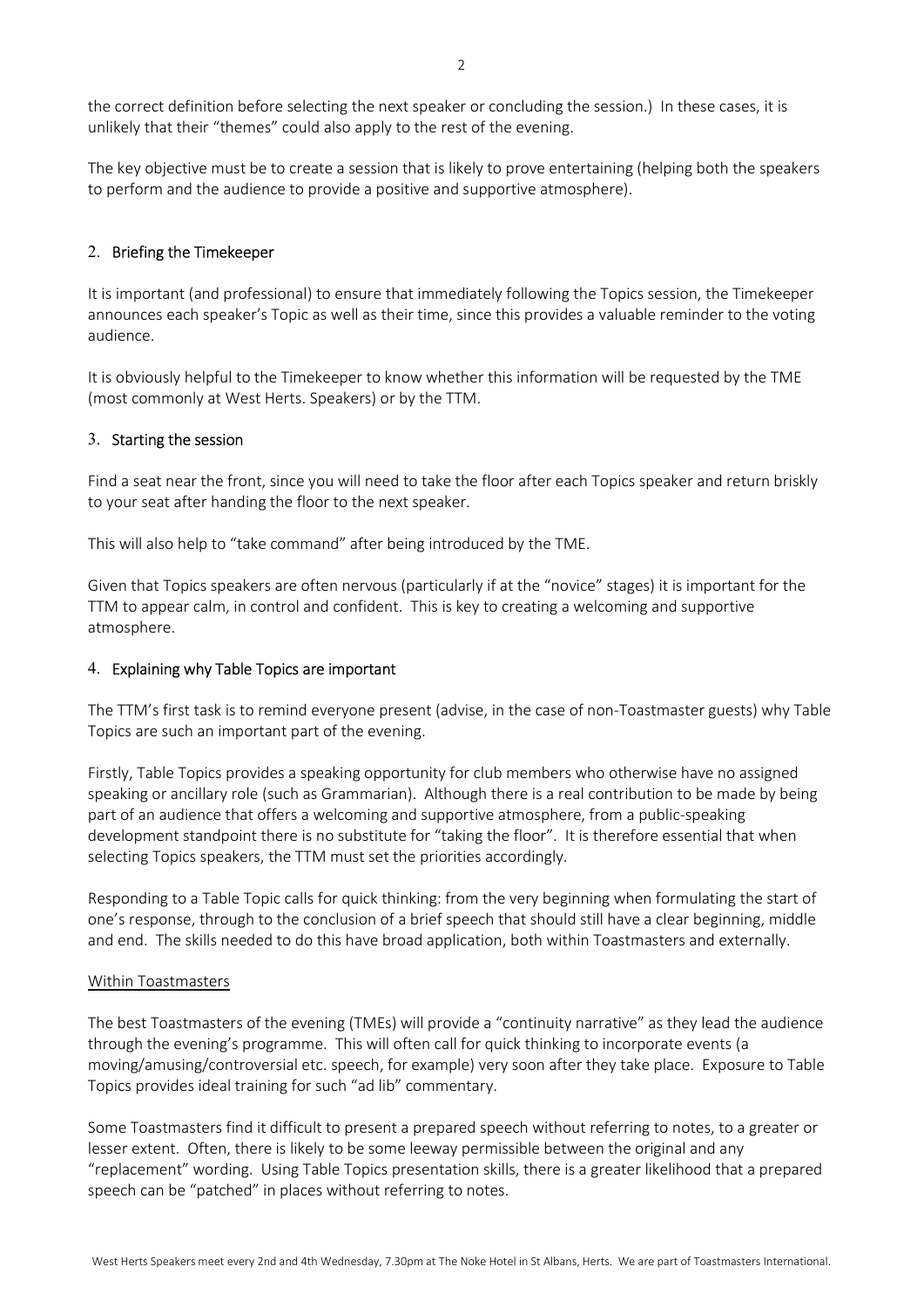Speech Evaluators have only a limited time to prepare their evaluations. Often, their presentations will therefore need a degree of "real-time enhancement". The experienced Topics speaker has the ideal training for fine-tuning their evaluation, in this way, as it progresses.

For the Toastmaster still at the earliest novice stage, presenting a Table Topics provides an opportunity to take the floor with a "mini speech" as a stepping stone to their initial Icebreaker.

## Outside Toastmasters

Being able to contribute, either in a meeting or conversation, with minimal preparation time, can be a major asset, both in business and socially. For example, when:

- responding to an unexpected question during a presentation or sales pitch
- called upon for comment, in a meeting where the point under discussion is outside one's main discipline (because the culture is to involve people who are "not constrained by having any relevant knowledge")
- attending a company function and having to engage in "small talk" with senior colleagues
- a guest at a social event, such as a wedding.

A further advantage of Toastmaster training is familiarity with the concepts of a) "beginning, middle and end" and b) keeping to time. In combination these are a powerful tool for giving structure (which helps the audience to follow) and imposing a time constraint (which reduces the risk of audience irritation).

## 5. Setting out the theme for the current session

Having developed the theme (as discussed under 1, above) it should be presented clearly and succinctly.

Supplement vocal clarity with body language, use of the floor and eye contact, to help sustain a controlled and welcoming atmosphere.

To mark the transition from the general theme to the individual Topics, remind the audience (and the Timekeeper) that the timings are: "Green on 1 minute, Amber on 1 min 30 secs and red at 2 Minutes"

Emphasise that each speaker should hand back to the Topics Master, in keeping with the policy of never leaving the lectern unattended

## 6. Setting out each specific topic and selecting the speaker to address that topic

Points to bear in mind here include:

- Ensure that the questions (or equivalent) are straightforward. Topics speakers have enough challenges without also having to unravel a complex/ambiguous/confusing brief!
- (Where possible) match the "degree of challenge" to each speaker's skill level
- Announce the name of your selected speaker without delay, after setting out their "brief". Try to ensure that each speaker has the same "lead time" between concluding the brief and their name being called.

Guests should be offered the opportunity to participate in Table Topics (subject to members taking priority, as described under 4, above). But where a guest accepts a Topic and provides the winning speech, this is an excellent recruitment aid! (Conversely,